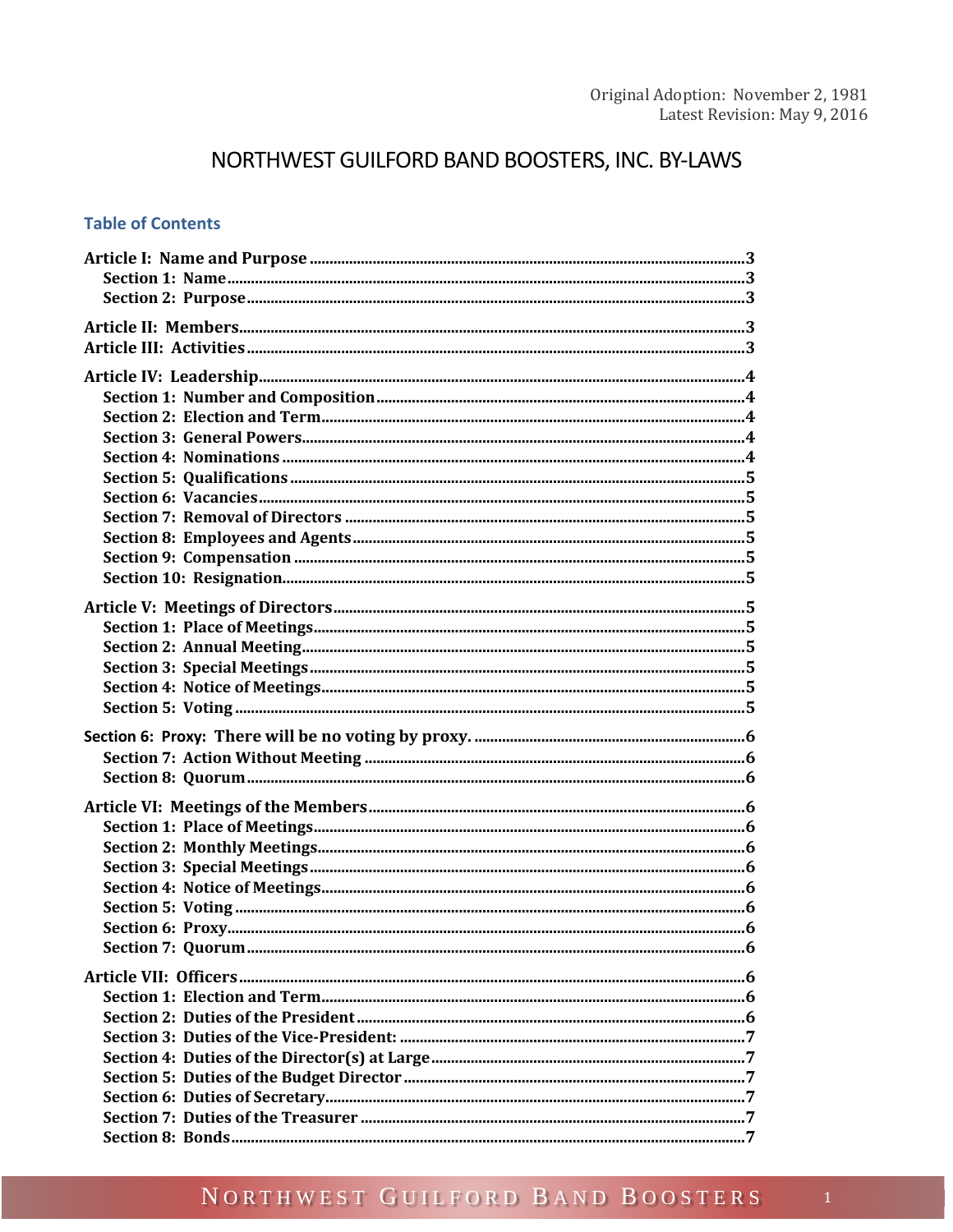<span id="page-1-0"></span>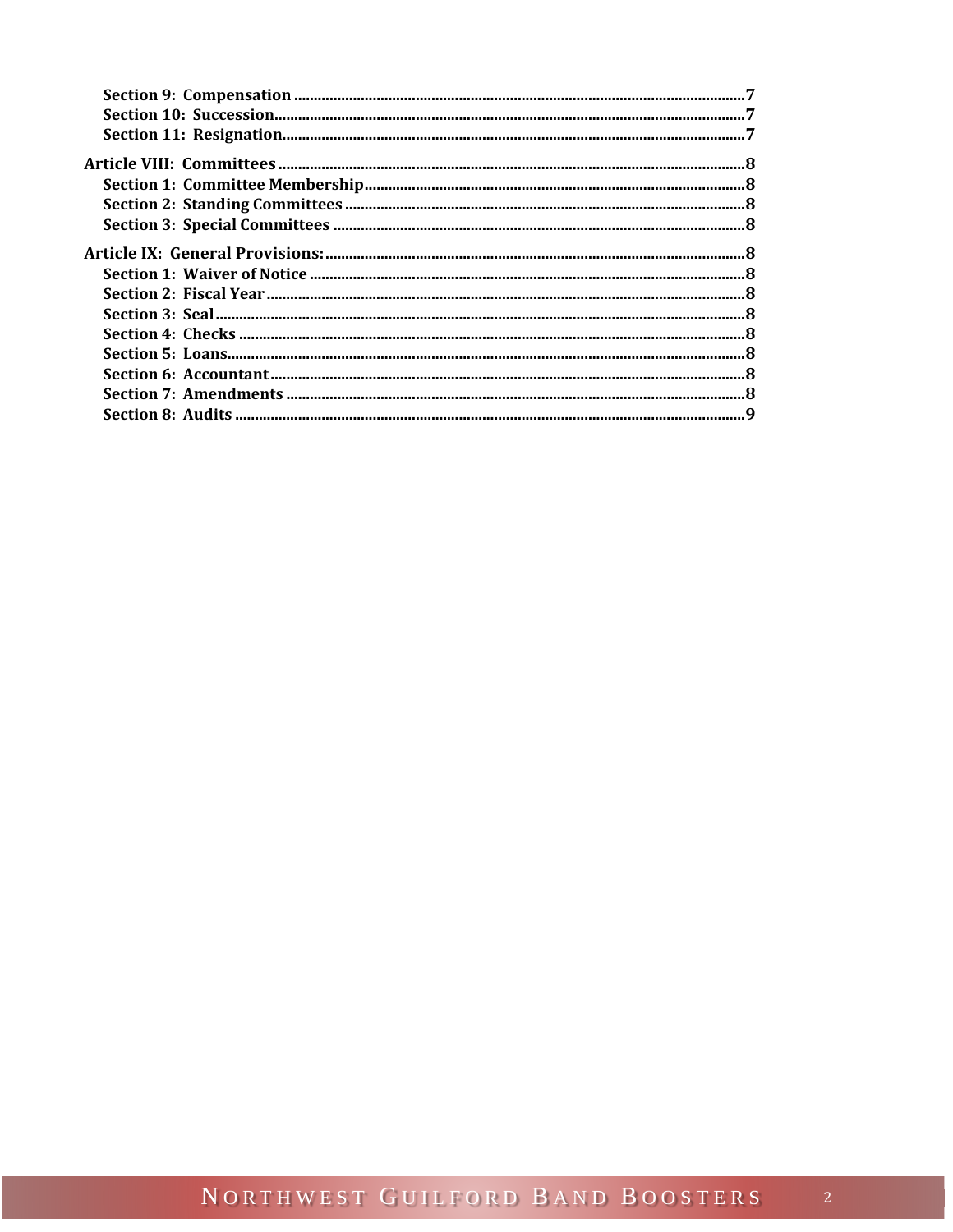#### Article I: Name and Purpose

<span id="page-2-0"></span>Section 1: Name: The name of the corporation is the Northwest Guilford Band Boosters, Inc.

<span id="page-2-1"></span>Section 2: Purpose: The purposes for which the corporation is organized are exclusively charitable and educational, including but not limited to:

- Provide planning, technical, business and financial assistance to the instrumental music programs at Northwest Guilford Schools, thereby contributing to lessening of the burdens of government in the band programs
- Lend all possible support, both moral and financial, to the general instrumental music programs in the Northwest Guilford Schools, assisting in the instruction and training of band students who are developing their capabilities and benefiting the broader public community.
- Arouse and maintain an enthusiastic interest in the various phases of the Instrumental Music Department of the Northwest Guilford Schools; and
- Provide a sympathetic audience for Band Members practicing to appear before the public.
- Co-operate with those in charge of the Instrumental Music Department and the School Board to the end that the department be brought to and kept at the highest possible degree of efficiency. To build and maintain an organization which will help promote the general activities of the Instrumental Music Department.
- Performing any and all lawful activities which may be useful in accomplishing the foregoing purposes, either alone or in conjunction with other organizations provided, however that all the aforesaid activities shall be limited to the scope and intent of SECTION 501 (C) (3) of the Internal Revenue Code as it now exists or as it may hereafter be amended.

## <span id="page-2-2"></span>Article II: Members

Any parent(s) of band members, officers, Alumni of the Northwest Guilford High School band, and any person interested in the objectives for which this club is organized may become a member upon payment of annual dues as set forth from time to time by the organization.

Family annual dues shall be all inclusive for membership in this organization.

## <span id="page-2-3"></span>Article III: Activities

The major kind of activities sponsored by the corporation are typically:

- Raising funds through outside corporate sponsorship and donations
- Raising funds through yearly sales
- Raising funds through the sale of refreshments, programs, etc. at events hosted by the corporation

Running all aspects of home events except that which is directly related to teaching and judging.

Funds raised by the corporation are to be used for:

- 1. Pay entry fees for the band(s) in contests.
- 2. Pay out of pocket expenses, transportation and room and board for the students and director and his assistant(s).
- 3. Pay for all awards given at corporation hosted events.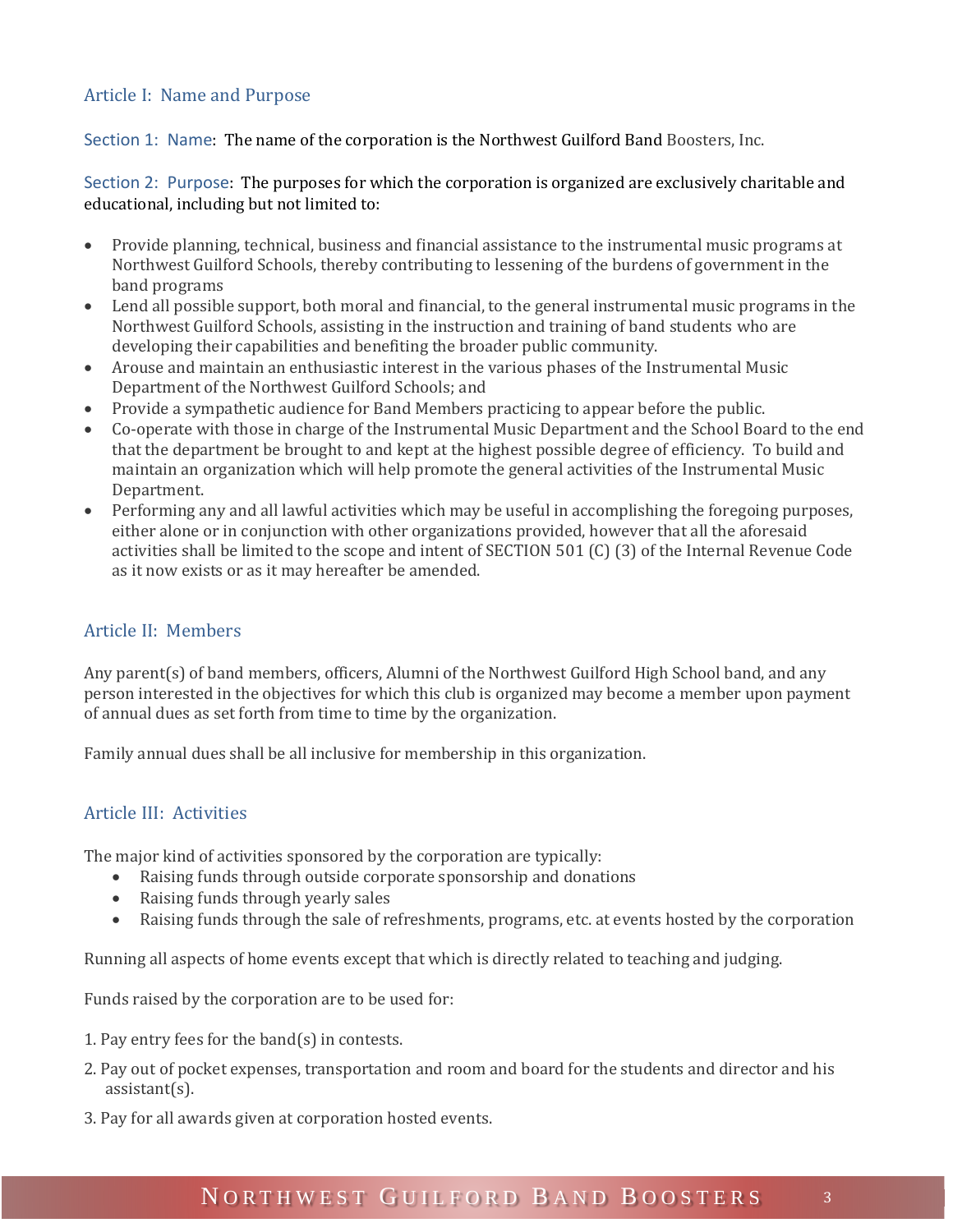- 4. Pay for all necessary materials for the Awards Banquet.
- 5. Pay out of pocket expenses, transportation and room and board for chaperones to be selected on a rotating basis from the corporation.
- 6. Purchase and maintain such equipment necessary for the operation of the band(s), not otherwise provided for.
- 7. To maintain the next fiscal year's beginning capital.

#### <span id="page-3-0"></span>Article IV: Leadership

<span id="page-3-1"></span>Section 1: Number and Composition: The affairs of this corporation shall be managed, and its corporate powers exercised by its Board of Directors. The Board shall consist of not less than five (5) nor more than eleven (11) voting members.

The Board shall include the following:

- A. Chairman of the Board of Directors (Director of Bands, Northwest Guilford High School)
- B. President
- C. Vice-President
- D. Budget Director
- E. Secretary
- F. Treasurer
- G. At large Directors from general membership (not more than 5)
	- 1. Ways and Means
	- 2. Competition Support
	- 3. Fall Festival
	- 4. Volunteer
	- 5. Logistics

<span id="page-3-2"></span>Section 2: Election and Term: The Board of Directors shall be elected by the membership to serve for one (1) year. The initial Board of Directors includes those persons set forth in the original Articles of Incorporation.

<span id="page-3-3"></span>Section 3: General Powers: The business and affairs of the membership shall be managed by the Board of Directors. The corporation shall be strictly on a non-profit basis, and no part of the income of the corporation shall inure to or become the property of any officer, member, or other private individual.

<span id="page-3-4"></span>Section 4: Nominations: The Board of Directors, with the exception of the Director of Bands shall be elected by the corporation. The Director of Bands shall be a permanent member of the Board of Directors. The President of the corporation shall appoint a nominating committee of five (5) members, which shall be approved by the board, which shall submit one or more nominees for each elective office at the appropriate meeting for the election of officers. Nominations shall also be allowed from the floor, with prior consent of nominee. A majority of votes cast shall be necessary to elect, a quorum being present. The slate of officers and nominees for the Board of Directors shall be presented to the membership at the regular monthly meeting next preceding the monthly meeting at which annual elections will be held. Nominees from the floor may be made at the meeting next preceding the election meeting and/or at the election meeting.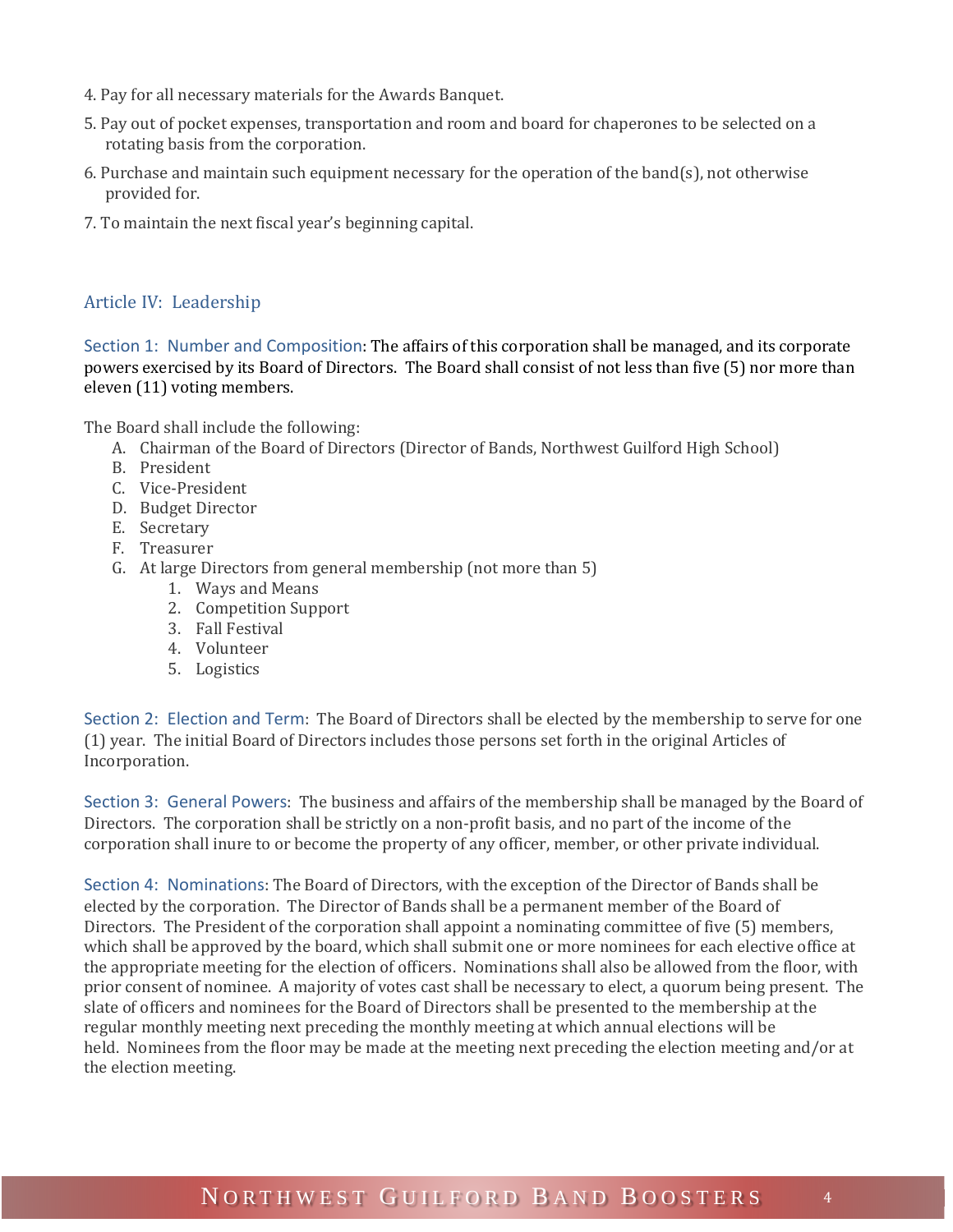<span id="page-4-0"></span>Section 5: Qualifications: All Directors shall be individuals who are supportive of the purpose of the corporation, who are members in good standing, and are otherwise qualified in accordance with the Articles of Incorporation of this corporation and by these By-Laws.

<span id="page-4-1"></span>Section 6: Vacancies: Vacancies occurring in the Board of Directors shall be filled as soon as possible for the unexpired term thereof by election of the members of the corporation.

<span id="page-4-2"></span>Section 7: Removal of Directors: Any Director may be removed from office by recommendation of a twothirds (2/3) vote of the remaining directors and sustained by a majority vote of the members of the corporation, or by a two-thirds (2/3) vote of the members of the corporation at any regular meeting, or a special meeting called for that purpose.

<span id="page-4-3"></span>Section 8: Employees and Agents: The Board of Directors may employ and discharge any such employees and agents of the corporation as it may deem necessary. Authority to hire and discharge may be delegated in whole or in part by the Board of Directors to such person or persons as it may designate. In the event that the Board of Directors shall caused to be hires, one or more full-time employees, it shall adopt a formal personnel policy establishing the terms of employment.

<span id="page-4-4"></span>Section 9: Compensation: Directors shall be entitled to receive at appropriate rates prescribed from time to time by the board reimbursement for travel, subsistence, and other expenses necessarily incurred in connection therewith. A Director shall not serve the corporation for such services, except as authorized by the Board.

<span id="page-4-5"></span>Section 10: Resignation: A Director may resign by giving a written notice to the President of the corporation. A resignation shall take effect at the time received by the President unless another time is specified therein, and acceptance of a resignation shall not be necessary to make it effective.

#### <span id="page-4-6"></span>Article V: Meetings of Directors

<span id="page-4-7"></span>Section 1: Place of Meetings: All meetings of the Board of Directors shall be held at the Northwest Guilford High School, Greensboro, North Carolina, or at such other place as shall be designated in the notice of meeting or agreed upon by a majority of the Directors.

<span id="page-4-8"></span>Section 2: Annual Meeting: The Board of Directors shall meet once a year in the spring, or a date to be determined by the Chairman of the Board each year. The annual meeting will be held for the purpose of reviewing and developing an operating budget for the next fiscal year for the corporation and for the transaction of such other business as may be brought before the meeting.

<span id="page-4-9"></span>Section 3: Special Meetings: The Board shall meet from time to time in special meetings as necessary to conduct business matters of the corporation at the request of the President or two Directors.

<span id="page-4-10"></span>Section 4: Notice of Meetings: Each Director shall be notified of the time and place of a special meeting at least three days before the meeting. Unless otherwise indicated in the notice thereof, any and all business may be transacted at a special meeting. Attendance by a Director at a special meeting shall constitute a waiver of notice of such meeting, except when a Director attends a meeting for the express purpose of objecting to the transaction of any business because the meeting is not lawfully called.

<span id="page-4-11"></span>Section 5: Voting: Each Director shall be entitled to one vote on each matter submitted to a vote at a meeting of the Board of Directors. Voting on all matters shall be by voice or by a show of hands unless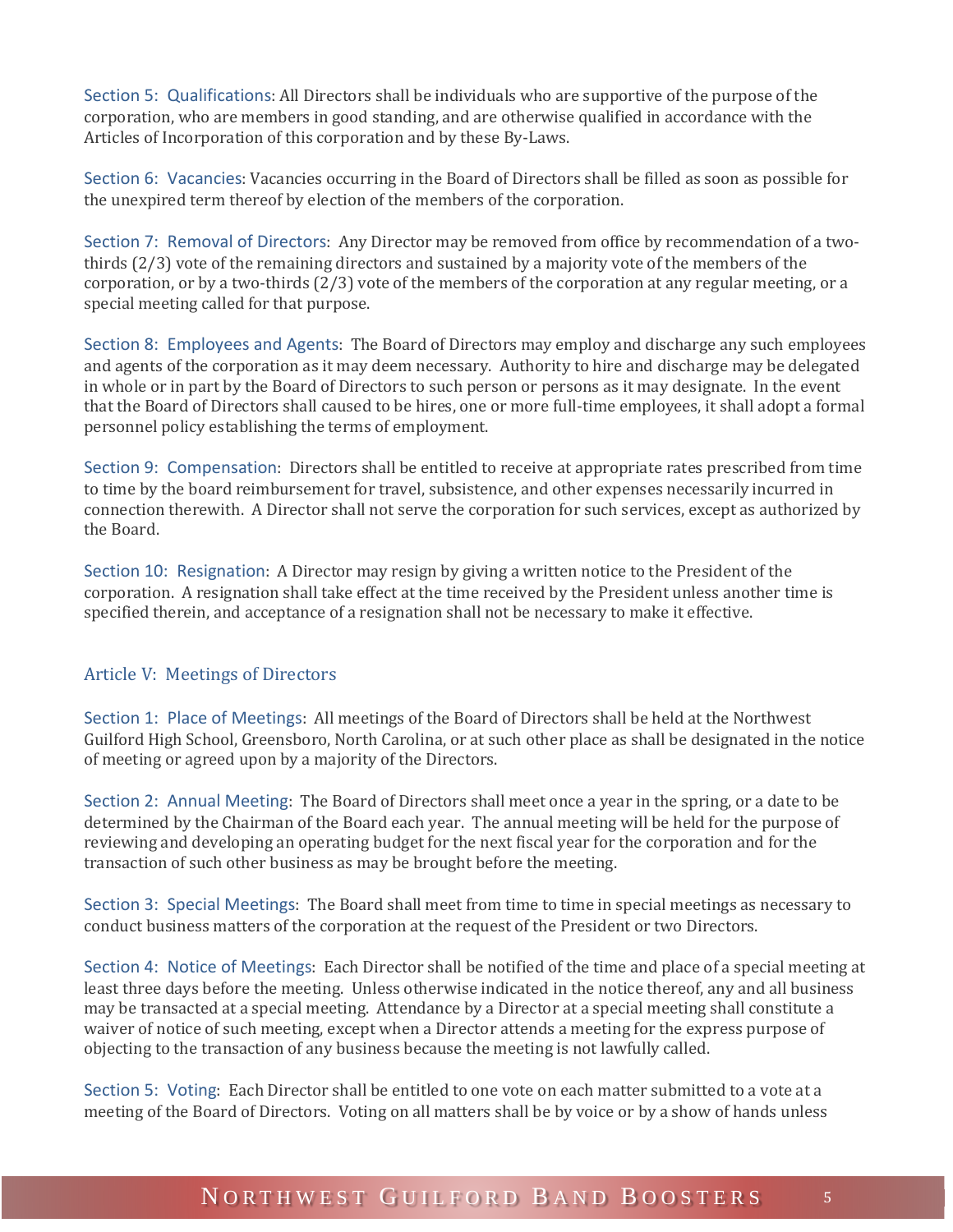more than one-half of the Directors present at a meeting where there is a quorum shall demand, prior to the voting on any matter, a ballot vote on that particular matter.

<span id="page-5-0"></span>Section 6: Proxy: There will be no voting by proxy.

<span id="page-5-1"></span>Section 7: Action Without Meeting: Action taken by a majority of the Directors without a meeting is nether-the-less Board action if written consent to the action in question is signed by all the Directors and filed with the minutes of the proceeding of the Board, whether done before or after action so taken.

<span id="page-5-2"></span>Section 8: Quorum: A majority of the Directors present at any meeting duly called, shall constitute a quorum for the transaction of business.

#### <span id="page-5-3"></span>Article VI: Meetings of the Members

<span id="page-5-4"></span>Section 1: Place of Meetings: All meetings of the members shall be held at the Northwest Guilford High School in Greensboro, North Carolina or at such other place as shall be designated in the notice of meeting or agreed upon by a majority of the membership.

<span id="page-5-5"></span>Section 2: Monthly Meetings: The members shall meet once a month on the first Monday of each month. The May meeting will be held for the purpose of electing officers and directors of the corporation and for the transaction of such other business as may be brought before the meeting.

<span id="page-5-6"></span>Section 3: Special Meetings: The members shall meet from time to time in special meetings as necessary to conduct business matters of the corporation at the request of the President of the Board of Directors.

<span id="page-5-7"></span>Section 4: Notice of Meetings: Each member shall be notified of the time and place of a special meeting at least three days before the meeting in writing or by telephone. Unless otherwise indicated in the notice thereof, any and all business may be transacted at a special meeting, except that when a Director is to be elected at a special meeting or when an amendment to the By-Laws is to be voted upon, then the notice shall so state.

<span id="page-5-8"></span>Section 5: Voting: Each member shall be entitled to one vote on each matter submitted to a vote at a meeting of the members. Voting on all matters shall be by voice or by a show of hands unless more than one-half of the members present at a meeting where there is a quorum shall demand, prior to the voting on any matter, a ballot vote on that particular matter.

<span id="page-5-9"></span>Section 6: Proxy: There will be no voting by proxy.

<span id="page-5-10"></span>Section 7: Quorum: Any twenty members present at any meeting duly called shall constitute quorum for the transaction of business.

#### <span id="page-5-11"></span>Article VII: Officers

<span id="page-5-12"></span>Section 1: Election and Term: The officers of the corporation shall be those set forth in the succeeding sections of this Article and shall be elected at each May meeting of the members.

<span id="page-5-13"></span>Section 2: Duties of the President: The President shall be the chief operating officer of the corporation and, subject to the control of the Board of Directors, shall supervise and control the management of the corporation in accordance with these By-Laws and the Articles of Incorporation. He/She shall, when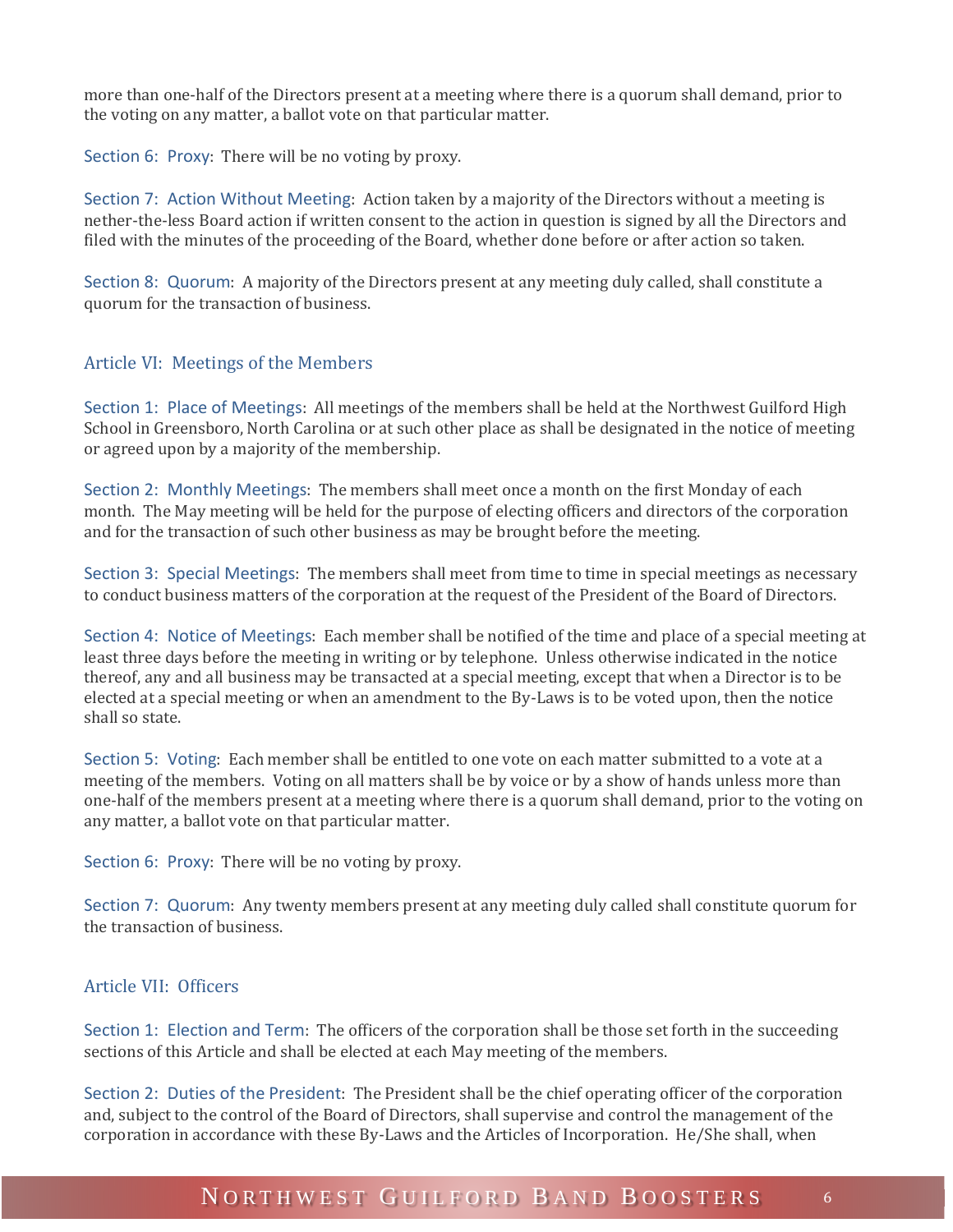present, preside at all meetings of the Board of Directors. He/She shall sign, with any proper officer any deeds, mortgages, bonds, contracts or other instruments which may be lawfully executed on behalf of the corporation, except where required or permitted by law to be otherwise signed and executed, except where the signing and execution thereof shall be delegated by the Board of Directors to some other officer or agent. In general, he/she shall perform all duties incident to the office of president and such other duties as may be prescribed by the Board of Directors from time to time. The President shall appoint all committees and shall be an ex-officio member of all committees.

<span id="page-6-0"></span>Section 3: Duties of the Vice-President: The Vice-President shall assist the President in the management of the corporation as delegated and directed by the President and the Board of Directors. He/She shall preside at meetings in the absence of the President. It is the specific purpose of this office to provide leadership training and complete exposure to management of the corporation in an effort to promote continuity of programs of the corporation.

<span id="page-6-1"></span>Section 4: Duties of the Director(s) at Large: The Director(s) at Large shall have such powers to perform such duties as may be assigned to him/her by the Board of Directors, or the President.

<span id="page-6-2"></span>Section 5: Duties of the Budget Director: The Budget Director shall maintain and balance a budget for the corporation, and at such time as the Board of Directors may require, furnish a complete report on the costs and expenditure of the corporation and perform tasks as needed in the capacity of Budget Director.

<span id="page-6-3"></span>Section 6: Duties of Secretary: The Secretary shall keep accurate records of the acts and proceedings of all meetings of the Board of Directors and of the membership. He/She shall be responsible that all notices shall be given required by law and these By-Laws. He/She shall have general charge of the corporation's books and records.

<span id="page-6-4"></span>Section 7: Duties of the Treasurer: The Treasurer shall have custody of all funds and securities belonging to the corporation and shall receive, deposit or disburse the same under the direction of the Board of Directors. He/She shall keep full and accurate accounts of the finances of the corporation. He/She shall cause a true statement of the assets and liabilities of the corporation as of the close of the fiscal year, all in reasonable detail, to be made and filed at the corporation's principal office within one month after the end of each fiscal year. He/She, together with such delegates he/she may choose, shall keep on a cash basis a detailed ledger of all receipts and disbursements of funds of the corporation, which ledger shall be kept at the principal office of the corporation and shall be open to inspection by any member and by others having a legitimate interest in the information contained within.

<span id="page-6-5"></span>Section 8: Bonds: The Board of Directors may require a bond of the Treasurer conditioned upon the faithful performance of his duties, and the Board of Directors may require such fidelity bonds of other employees. The premiums for all such bonds shall be paid by the corporation.

<span id="page-6-6"></span>Section 9: Compensation: Officers shall be entitled to receive at appropriate rates prescribed by the Board, from time to time reimbursement for travel, subsistence, and other expense necessarily incurred in connection with their duties as officers of the corporation.

<span id="page-6-7"></span>Section 10: Succession: Any officer may succeed himself/herself in office upon election by the membership but in no event shall occupy the same office continuously in excess of two years, (24 months).

<span id="page-6-8"></span>Section 11: Resignation: Any officer may resign at any time by giving written notice of this resignation. The resignation shall take effect at the time received, unless another time is specified therein, and the acceptance of such resignation shall not be necessary to make it effective.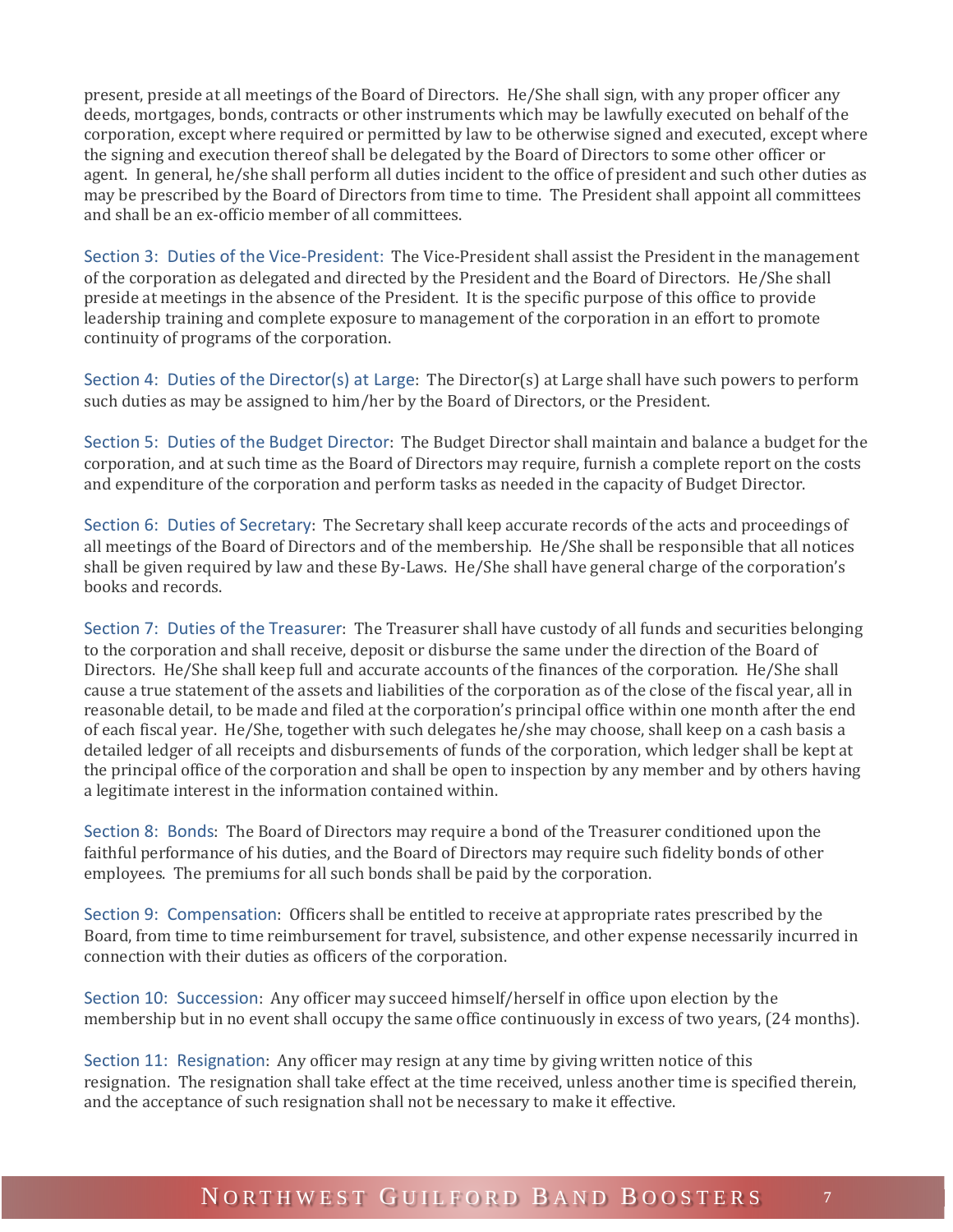#### <span id="page-7-0"></span>Article VIII: Committees

<span id="page-7-1"></span>Section 1: Committee Membership: Committee membership shall be encouraged for each member in good standing. Committee assignment shall be determined by the chairpersons of the respective committees. The term of service of committees shall end when specific purpose for which appointed have been accomplished or shall end at the close of business at the last regular meeting in the fiscal year following appointment.

<span id="page-7-2"></span>Section 2: Standing Committees: Standing Committees shall consist of the following:

- A. Club Support
- B. Booster Liaison
- C. Guard Liaison
- D. Equipment
- E. Alumni

<span id="page-7-3"></span>Section 3: Special Committees: The President, from time to time, may appoint such Special Committees as is deemed to be expedient or necessary. The Chairpersons of such Special Committees shall be appointed by the President. The term of services of Special Committees shall end when specific purposes for which appointed have been accomplished, or shall end at the close of business of the next regular meeting following appointment.

For Example: Nominating Committee

#### <span id="page-7-4"></span>Article IX: General Provisions:

<span id="page-7-5"></span>Section 1: Waiver of Notice: Whenever any notice is required to be given to any Director or other person under the provisions of these By-Laws, the Articles of Incorporation or by applicable law, a waiver thereof in writing signed by the persons entitled to such notice, whether before of after the time stated therein, shall be equivalent to the giving of such notice.

<span id="page-7-6"></span>Section 2: Fiscal Year: The fiscal year of the corporation shall commence on the first day of June and end on the last day of May, or as designated from time to time by the Board of Directors.

<span id="page-7-7"></span>Section 3: Seal: The seal of the corporation shall have the name of the corporation suitably arranged upon a circular seal, as prescribed by law, and said seal shall be in custody of the Secretary.

<span id="page-7-8"></span>Section 4: Checks: All checks, drafts, or orders for the payment of money shall be signed by at least two officers or other individuals as the Board of Directors may from time to time designate. A check signer may not be also a payee on a particular check.

<span id="page-7-9"></span>Section 5: Loans: No loans shall be contracted on behalf of the corporation and no evidence of indebtedness shall be issued on its name (other than checks or vouchers) unless authorized by a resolution of the Board of Directors, and approved by the members by a two-thirds vote.

<span id="page-7-10"></span>Section 6: Accountant: The Board of Directors may employ an accountant to assist the Treasurer or Budget Director in their respective duties.

<span id="page-7-11"></span>Section 7: Amendments: These By-Laws may be amended or repealed and new By-Laws may be adopted by the affirmative vote of a two-thirds majority of the membership present at any meeting of the membership provided that prior written notice of said amendment (given in accordance with Article